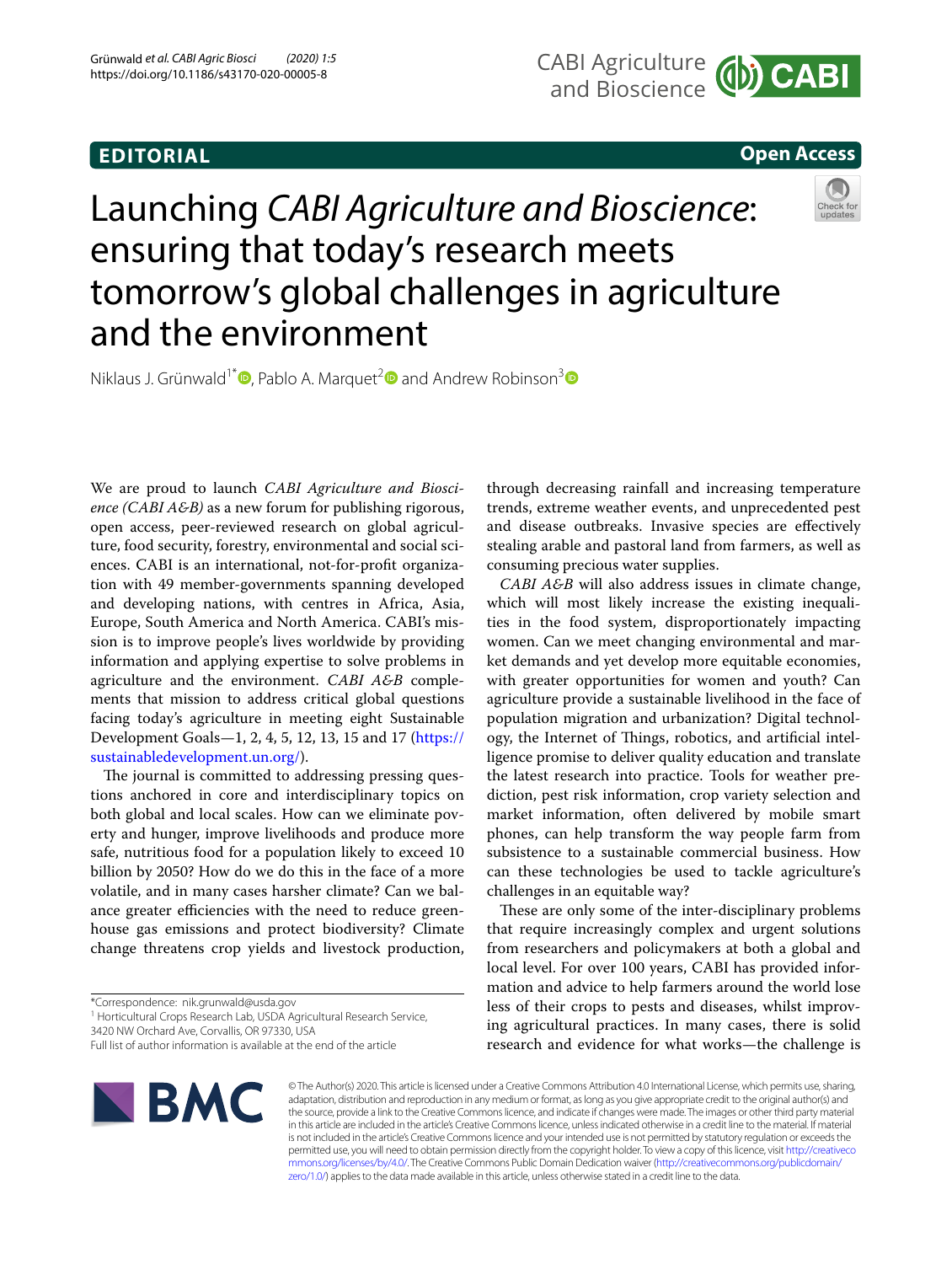how to translate it into policy and practice. In many other cases, the evidence is patchy and inconsistent, leaving challenges in synthesizing evidence and identifying gaps in knowledge, and creating opportunities to fund and commission additional research.

To address these challenges and opportunities, *CABI A&B* is committed to encouraging an inclusive culture of scientifc discussion and rapid information-sharing among researchers and policymakers worldwide. We publish both large and incremental advances in both primary and cross-cutting disciplines, ranging from the biosciences to agriculture, the environment and, critically, the social sciences—for the social sciences are vital to unlocking systemic and human behavioral change. The core disciplines include aquaculture, plant science and plant breeding, economics, horticulture, forestry, plant pathology, entomology and pest management, livestock and animal science, invasive species and environmental sciences. The journal specifically encourages inter- and cross-disciplinary research that connects these traditional subject areas through cross-cutting themes such as: genomics; big data; climate change; evidence-based agriculture; technology; sustainability, restoration and conservation; agroecology; food security and nutrition; and modelling.

We are excited to launch *CABI A&B* because it flls a distinct niche not currently served. Rather than focus on specifc disciplinary windows, *CABI A&B* will publish both localized fndings that can serve as exemplars of good practice as well as highly interdisciplinary research with a global scope. *CABI A&B* will foster an inclusive and supportive culture and will judge each submission on the quality of its scientifc content, rather than its perceived novelty or citation potential. The journal does not have a rejection quota and instead will work collaboratively with authors through rigorous peer review to bring out the quality in their work. We are motivated by the real-world impact on policymakers and practitioners, with authors encouraged to highlight the practical implications of their fndings.

*CABI A&B* is open access, making fndings available to all readers worldwide immediately on publication. We believe this rapid access to sound science will actively promote a clearer understanding of the evidence that underpins agriculture and broader sustainable practices—the principle behind CABI's freely available practitioner resources like the *Invasive Species Compendium* ([https://www.cabi.org/ISC\)](https://www.cabi.org/ISC) and the *Plantwise Knowledge Bank* [\(https://www.plantwise.org/knowledgebank/](https://www.plantwise.org/knowledgebank/)). In doing so, *CABI A&B* augments the accessible knowledge pool in agricultural science and supports the concept of global "Open Agriculture" and stands alongside other CABI activities and projects in open science. We work with governments and research funders to develop open and FAIR data-sharing policies and practices. We will shortly pilot a *Research Collaboration Portal* to help scientists network, collaborate and share, in real-time, their data and results about managing the devastating crop pest, fall armyworm. And we just relaunched *agriRxiv* ([https://agrirxiv.org/\)](https://agrirxiv.org/) to serve as the global preprint service for agricultural researchers and allied scientists to share fndings prior to peer-review. *CABI A&B* authors will also soon have the option to select Springer Nature's *InReview* service [\(https://www.researchsquare.com/publi](https://www.researchsquare.com/publishers/in-review) [shers/in-review](https://www.researchsquare.com/publishers/in-review)) as another route to sharing their articles prior to peer-review. Preprints strategically complement *CABI A&B*: they allow rapid sharing of results, in just days; as there is no charge for authors or readers,

researchers everywhere, but especially in developing countries, can reach a global audience at no cost; they provide a forum for early discussion and allow authors to get informal feedback on their article prior to submitting an improved version to a journal for peer review. *CABI A&B*, like many other journals, is happy to accept articles previously shared as preprints, and positively encourages authors to adopt *agriRxiv* and *InReview* as part of the research communication process.

### **Our frst articles**

The first issue is a great example of the kind of content *CABI A&B* aims to publish. As you will glean below, our journal covers a vast range of disciplines from economics to entomology, reporting on original research of relevance to developing and developed countries.

Take for example the article by Tovignan et al. ([2020](#page-2-0)) studying the efect of drought on accumulation of sugars in sorghum after fowering in feld trials in Senegal. The authors focused on sweet and tall West-African sorghum. Sweet sorghum is able to accumulate a remarkable amount of soluble sugars in the stem while grain flling, making it a dual-purpose crop. This study showed that tall sweet photoperiod-sensitive sorghum of West-African origin could bufer post-fowering drought efects on sweet juice accumulation in the stem remarkably. However, drought afected sugar metabolism and partitioning diferently in stem juice and among internodes along the stem.

Entomopathogenic fungi, that is, fungi that are pathogenic to insects, have potential in controlling insect pests as alternatives to the use of synthetic pesticides. Silva et al. ([2020](#page-2-1)) investigated techniques of tomato plant colonization by the entomopathogen *Beauveria bassiana* for the control of the larval phase of the South American tomato pinworm, *Tuta absoluta*. The endophyte of tomato, *B. bassiana* shows no adverse effects on the plant and shows promise in protecting the plants from attack